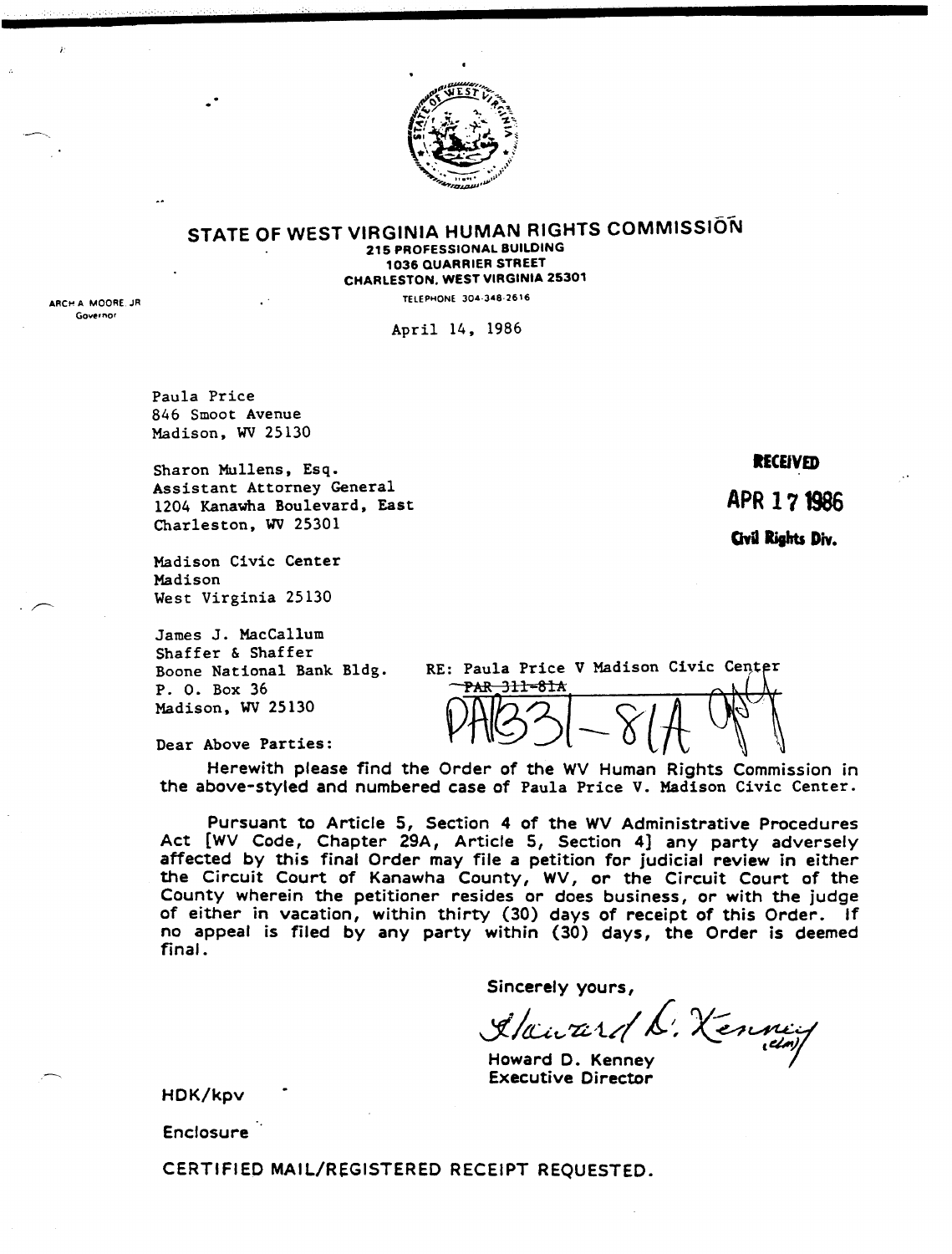BEFORE THE WEST VIRGINIA HUMAN RIGHTS COMMISSION

PAULA PRICE,

VS.

Complainant,

PAR-311-81A Docket No.

MADISON CIVIC CENTER,

Respondent.

## ORDER

On the 11th day of March, 1986, the Commission reviewed the Findings of Fact and Conclusions of Law of Bearing Examiner David G. Hanlon. After consideration of the aforementioned, the Commission does hereby adopt the Findings of Fact and Conclusions of Law as its own, with the exceptions set forth below.

The Commission hereby amends the Findings of Fact and Conclusions of Law in the section entitled "ACTION", paragraph (2) by deleting the phrase "One Thousand Dollars (\$1,000.00)" and substituting therefor the phrase "Three Thousand Dollars (\$3,000.00) ."

It is hereby ORDERED that the Bearing Examiner's Findings of Fact and Conclusions of Law be attached hereto and made a part of this Order, as amended.

The Respondent is hereby ORDERED to provide to the Commission proof of compliance with the Commission's Order within thirty-five (35) days of service of said Order by copies of cancelled checks, affidavit or other names calculated to provide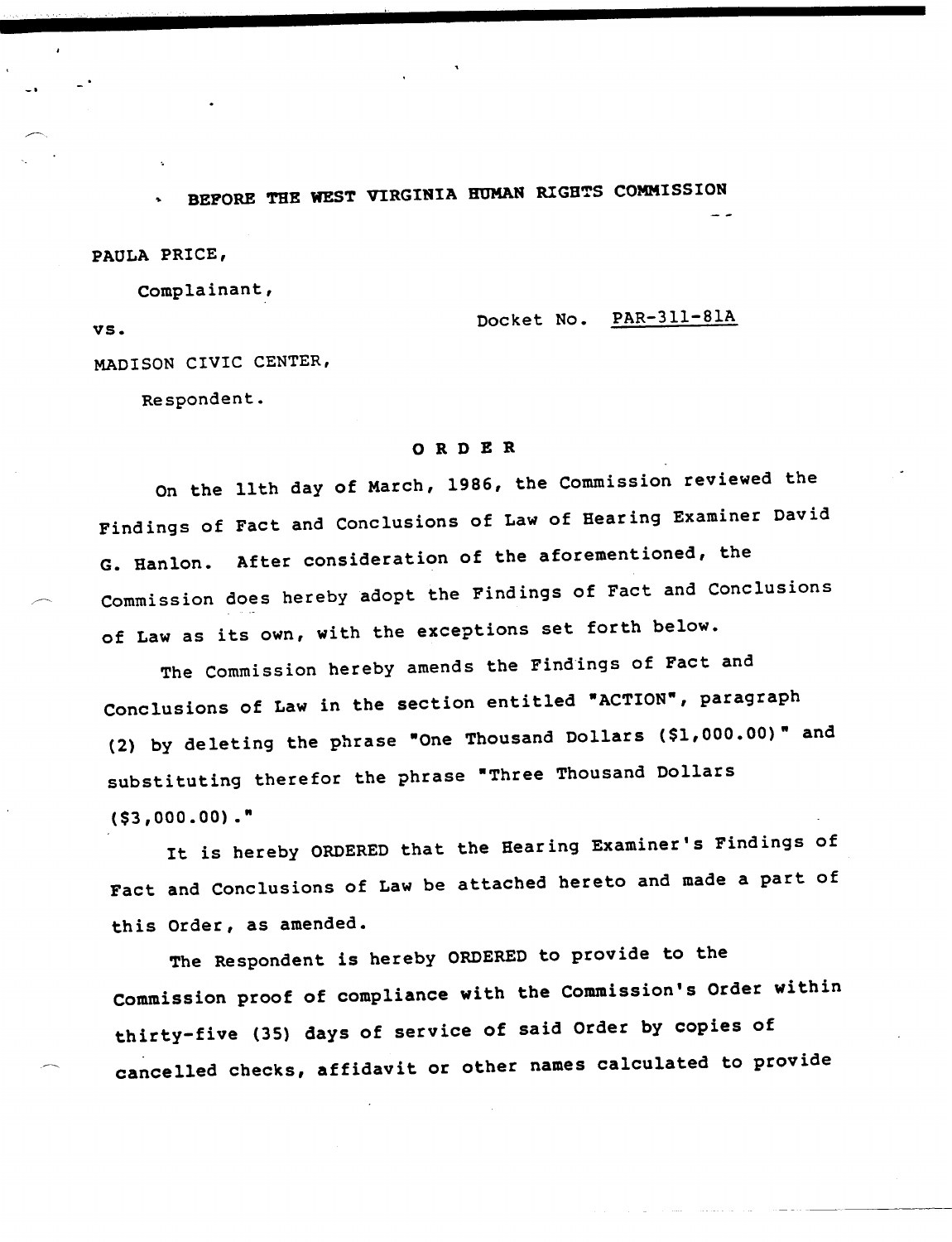such proof.

By this Order, a copy of which shall be sent by Certified<br>Mail to the parties, the parties are hereby notified that THEY HAVE TEN DAYS TO REQUEST A RECONSIDERATION OF THIS ORDER AND THAT THEY HAVE THE RIGHT TO JUDICIAL REVIEW.

ntered this 21 day of March, 1986.

Respectfully Submitted,

'Æ

CHAIR/VICE-CHAIR WEST VIRGINIA HUMAN RIGHTS COMMISSION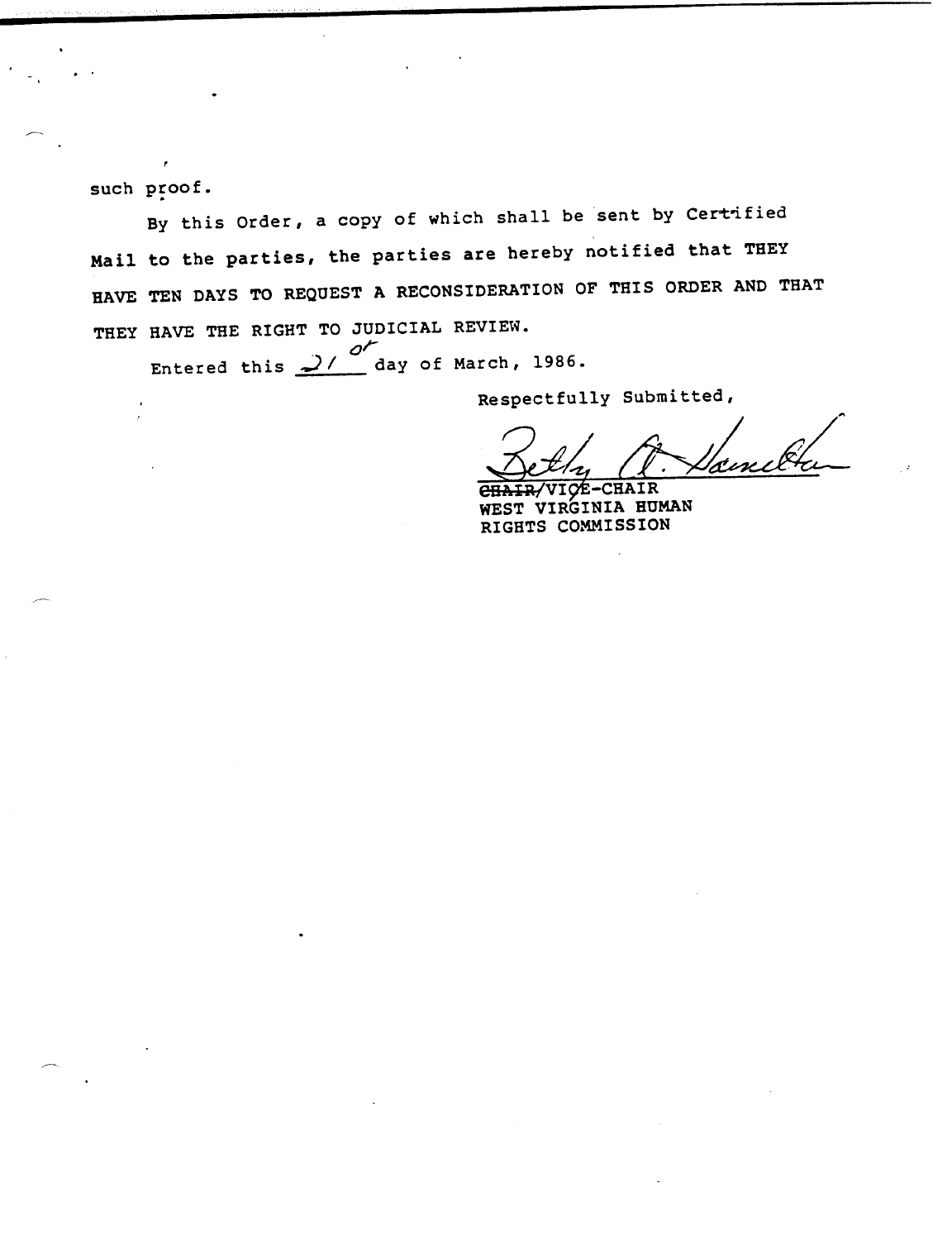$770$  more worky. Western sont 110g of BEFORE THE WEST VIRGINIA SUPREME COURT OF APPEALS and THE WEST VIRGINIA HUMAN RIGHTS COMMISSION

*OIL*

PAULA PRICE,

Complainant,

 $\mathbf{v}$ .

MADISON CIVIC CENTER,

Respondent.

 $\sqrt{$  CASE NO. PAR 311-81A

 $\frac{1}{2}$ 

DECISION OF HEARING EXAMINER

Pursuant to notice duly-issued to the respondent, this matter came on for hearing on the 23rd day of September, 1985, beginning at 9:00 a.m., in the County Commission Room of the Boone County Court House, in Madison, West Virginia. David G. Hanlon, Hearing Examiner, presiding, both parties having waived<br>the presence of a member of the Human Rights Commission.

The complainant, PAULA PRICE, appearing in person and by her counsel, Sharon Mullens, Assistant Attorney General, and the respondent appearing by its counsel, James J. MacCallum.

# **RECSJYED**

 $DCC \geq 0$  ,  $C25$ W.V. HUMAN PIGHTS CCIAM.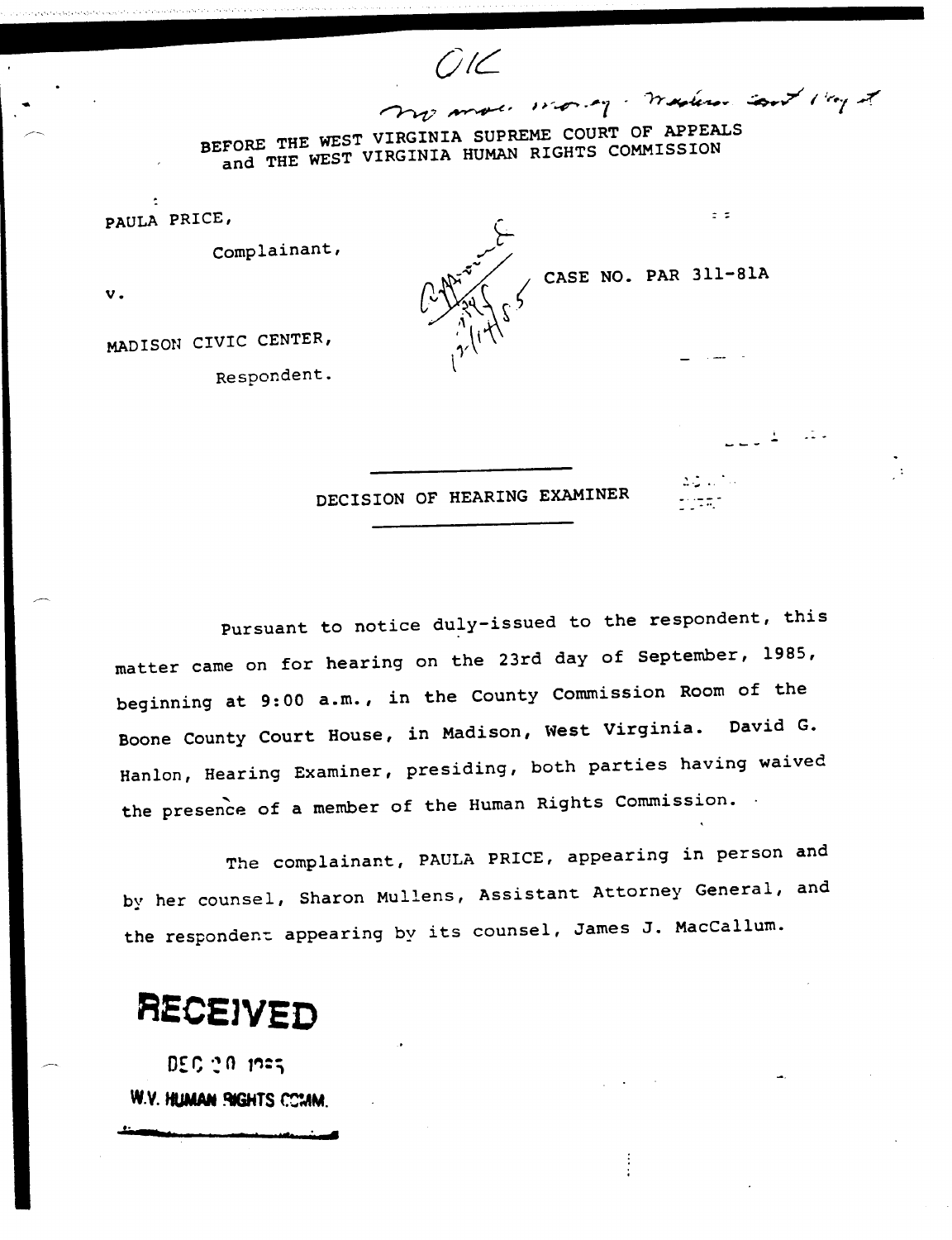It appearing that notice as required by law, setting forth the time and place of the hearing and the matters to be heard, had been duly-served upon the respondent and respondent appearing by counsel, the hearing was convened at the aforesaid time and place, the same being completed on the 23rd day of September, 1985.

73

Upon due consideration of the evidence and of the briefs of counsel, the Hearing Examiner hereby makes the follqwing Findings of Fact and Conclusions of Law:

### **ISSUES**

Two issues were presented in this cause: Did the  $(1)$ City of Madison discriminate in the use of a public accommodation on the basis of race; and (2) Is the complainant, a white female married to a black man, a proper person to maintain this action.

#### FINDINGS OF FACT

(1) The complainant, PAULA PRICE, is a white female married to a black man, and has, for all relevant times, been a resident of Madison, Boone County, West Virginia.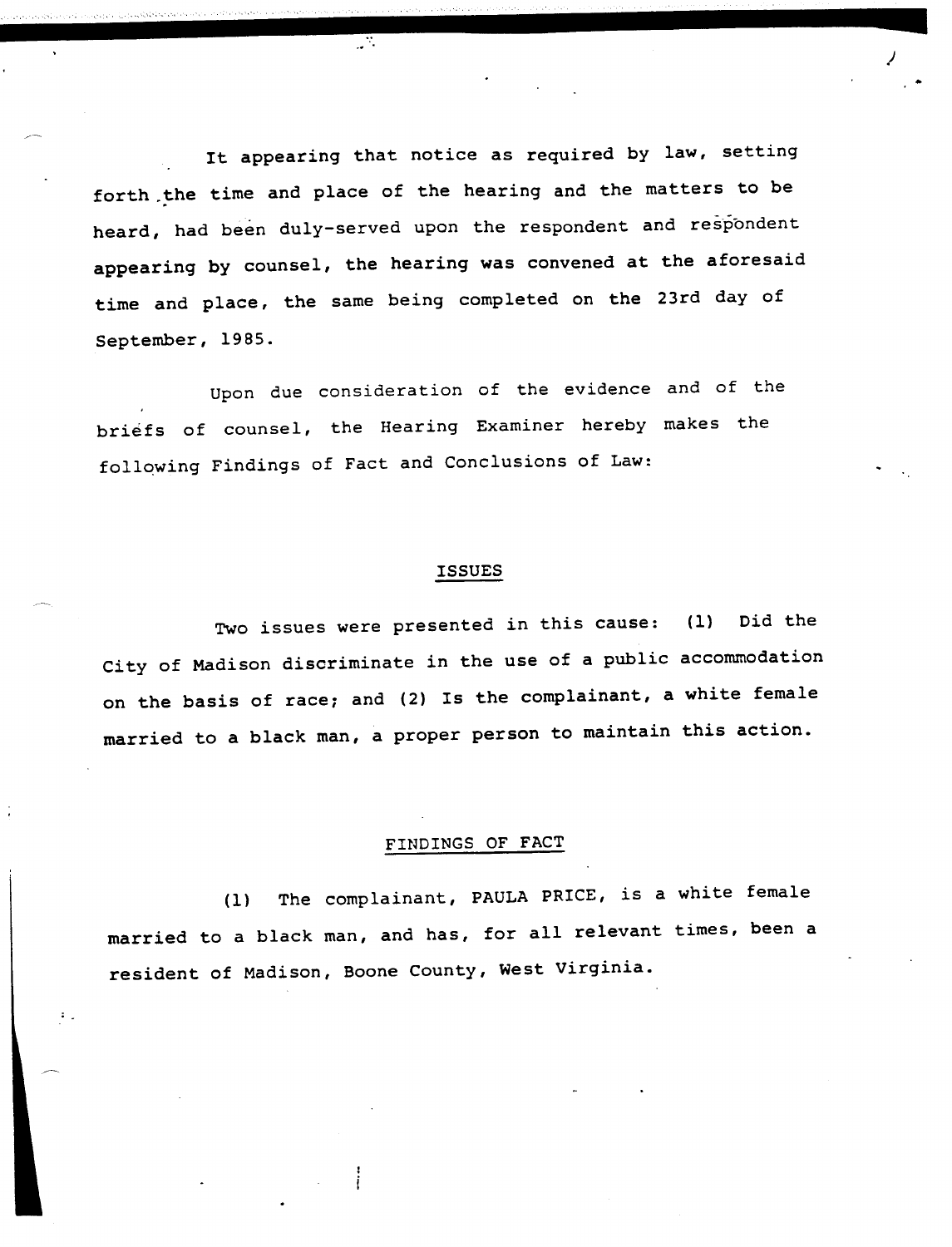(2) PAULA PRICE belonged to and was formerly president of a.bi-racial organization based primarily in the southern part of Madison, West Virginia, known as the First Southside Ladies Association.

On or about the 7th day of November, 1980, the  $(3)$ Southside Ladies Association paid Fifty Dollars (\$50.00) to rent he second floor of the Madison Civic Center for a semi-formal<br>... New Year's Eve dance.

Upon arriving to decorate the said second floor on  $(4)$ the 30th day of December, 1980, PAULA PRICE and two other association members were informed by Ray Smoot - then Madison Civic Center Director - that they could not use the second floor room because the Moose Lodge did not want them to use the lobby and restrooms of the Civic Center at the same time the Moose were using them.

The Moose Lodge, an all-white organization at that  $(5)$ time, had rented the Main Arena of the Madison Civic Center for its annual New Year's Eve dance prior to the 7th day of November, 1980.

RAY SMOOT, a black male, was Director of the  $(6)$ Madison Civic Center during November and December, 1980, and was employed by the Parks and Recreation Commission of the City of Madison.

 $\begin{array}{c} 1 \\ 1 \\ 1 \end{array}$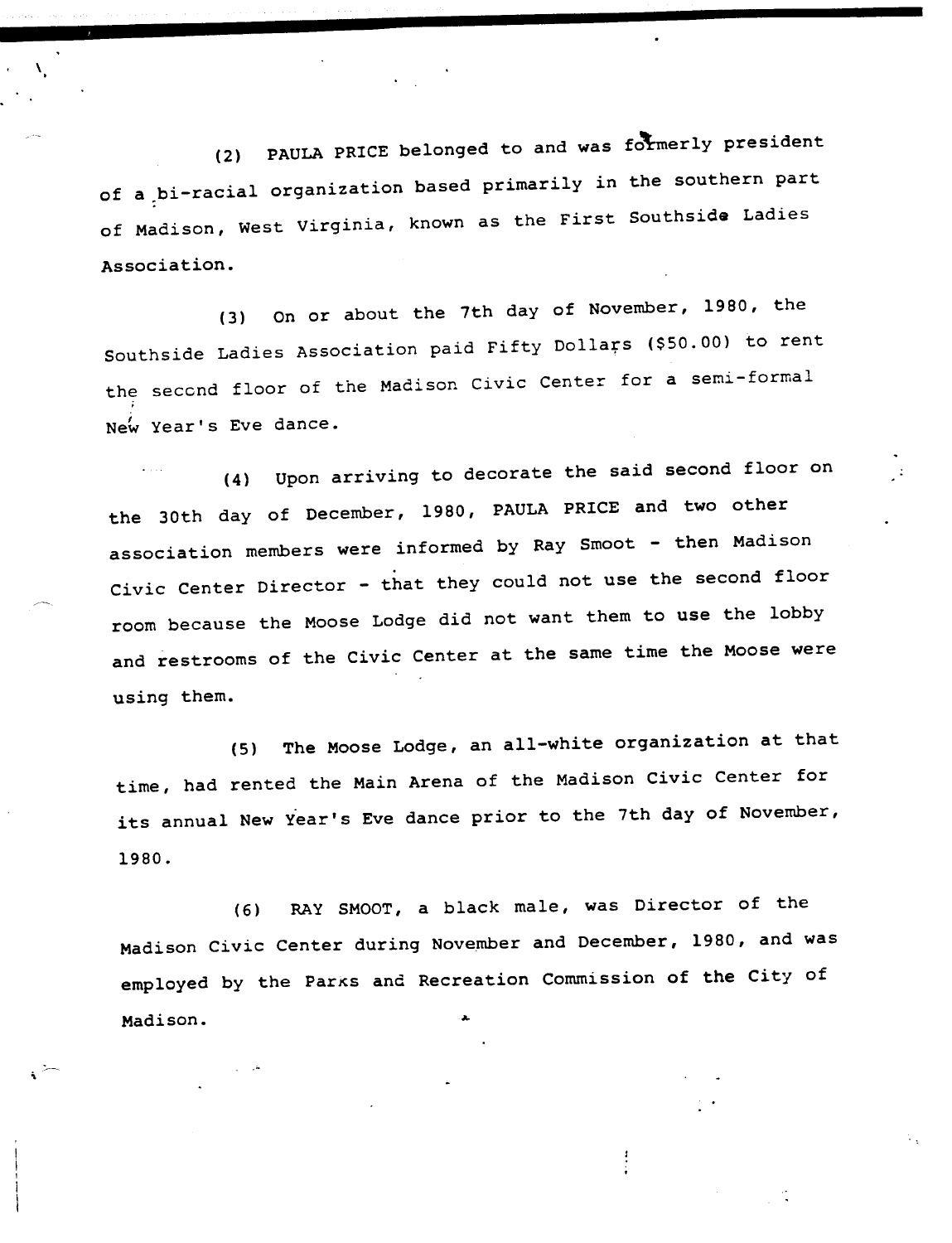(7) RAY SMOOT helped secure an alternative facility for the Southside Ladies Association dance at the Madison Memorial Building, located next door to the Madison Civic Center, which resulted in the additional expense to the association of \$30.00 in rent and \$75.00 in additional decorations.

(B) All of the action taken by the Civic Center Director was done in good faith to avoid possible racial incidents occurring between members of the Moose Lodge and persons attending the Southside Ladies Association dance, as drinking at both events would occur.

(9) RAY SMOOT was aware of the Civic Center's contract with the Moose Lodge at the time he agreed to rent the upstairs room to the Southside Ladies Association.

(10) A Complaint was filed by PAULA PRICE with the West Virginia Human Rights Commission on the 18th day of January, 1981, alleging discrimination, and the Complaint was filed within ninety (90) days of the occurrence of the alleged discriminatory act.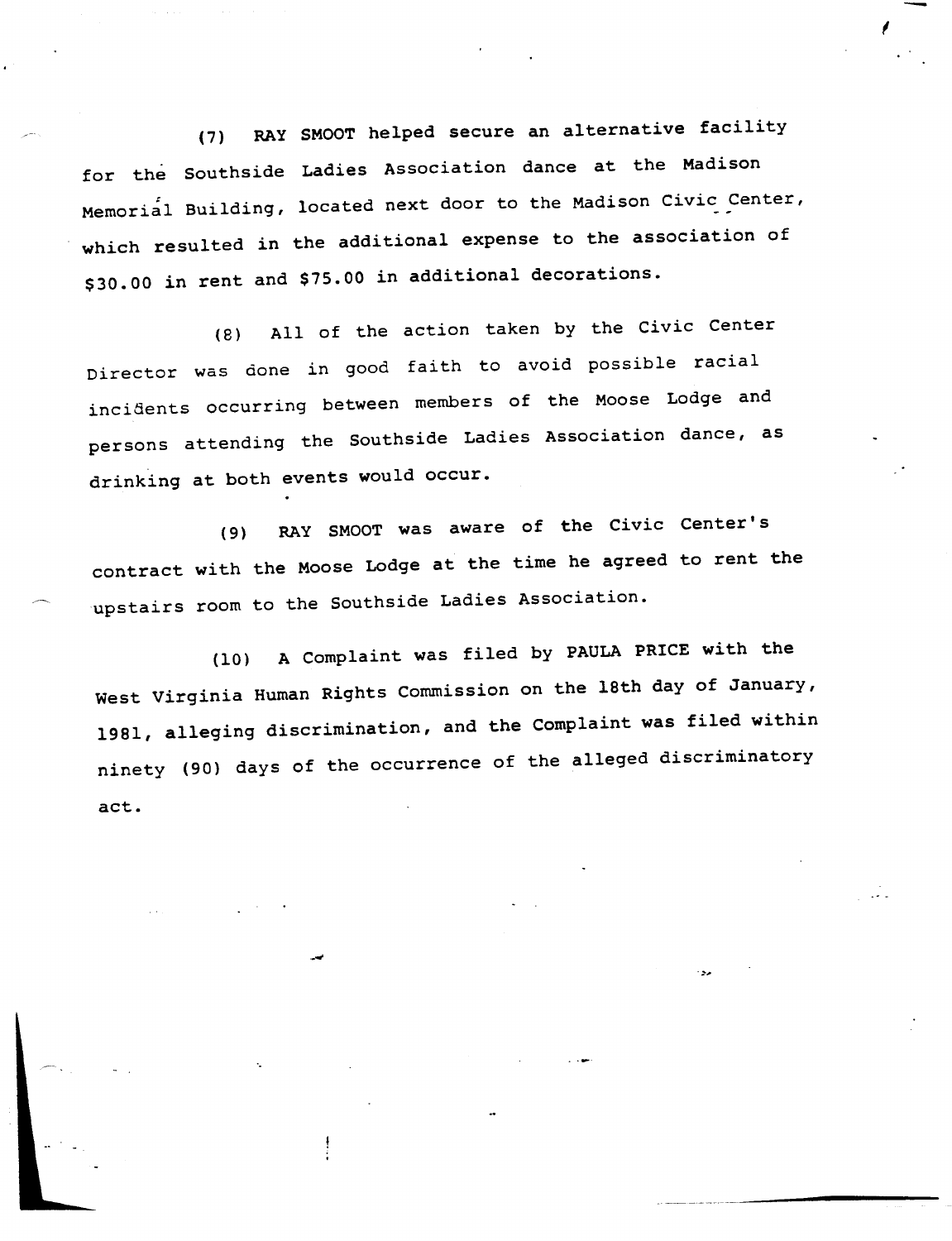## CONCLUSIONS OF LAW

The complainant *is* a a person within the meaning of Chapter 5, Article 11, Section 3(a) of the West Virginia Code.

The respondent *is* <sup>a</sup> place of public accommodation, located in Madison, Boone County, West Virginia, within the meaning of Chapter 5, Article 11, Section 3(j) of the West Virginia Code.

On the 20th day of January, 1981, the complainant filed a verified Complaint against the respondent, alleging that the respondent had engaged in unlawful discriminatory practices, prohibited under Chapter 5, Article 11, Section 9(f) of the West Virginia Code. The said Complaint was later amended on the 18th day of May, 1981.

The Complaint was timely filed within ninety (90) days of the alleged acts of discrimination.

The West Virginia Human Rights Commission has jurisdiction over the parties and the subject matters contained in the Complaint and in the Amended Complaint.

RAY SMOOT, as an agent/employee of the Parks and Recreation Commission of the City of Madison', was the person having authority to enter into binding contracts, oral or

 $\ddot{\cdot}$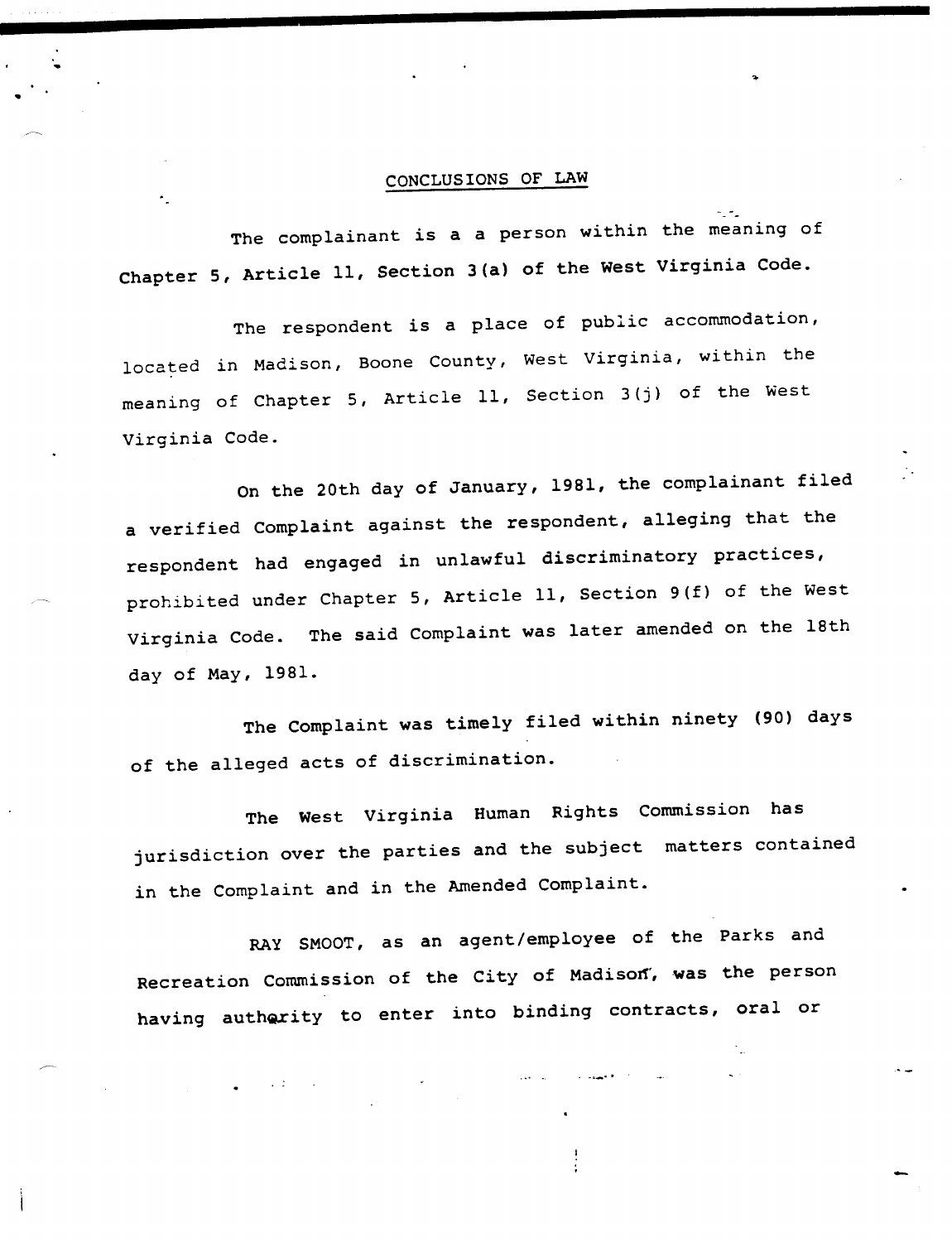written, with persons for the use of any advantage, facility, privilege or service of the Madison Civic Center offerred to the public.

The treatment afforded complainant, individually and as a member of a bi-racial organization known as the First Southside Ladies Association, by the respondent, through Director RAY SMOOT, in denying the Association and its guests access to the  $public$  facilities of the Madison Civic Center, amounted to a denial of a public accommodation on the basis of race and constituted unlawful discrimination in violation of Code  $$5-11-9(f).$ 

It is recognized at the outset of this recommended decision that RAY SMOOT is a highly-respected black community leader in the City of Madison and throughout Boone County, West Virginia. It is further recognized that' the actions taken by RAY SMOOT were based on a genuine belief that a racial conflict might occur between some members of the all-white Moose Lodge and those attending the Southside Ladies Association dance while both groups were celebrating the New Year with the drinking of alcoholic beverages.

Nevertheless, it is clear that the action taken by the Civic Center Director was a result of pressure, express or implied, by the all-white Moose Lodge in refusing to share the facilities of the Civic Center with a racially-mixed group.

 $\frac{1}{2}$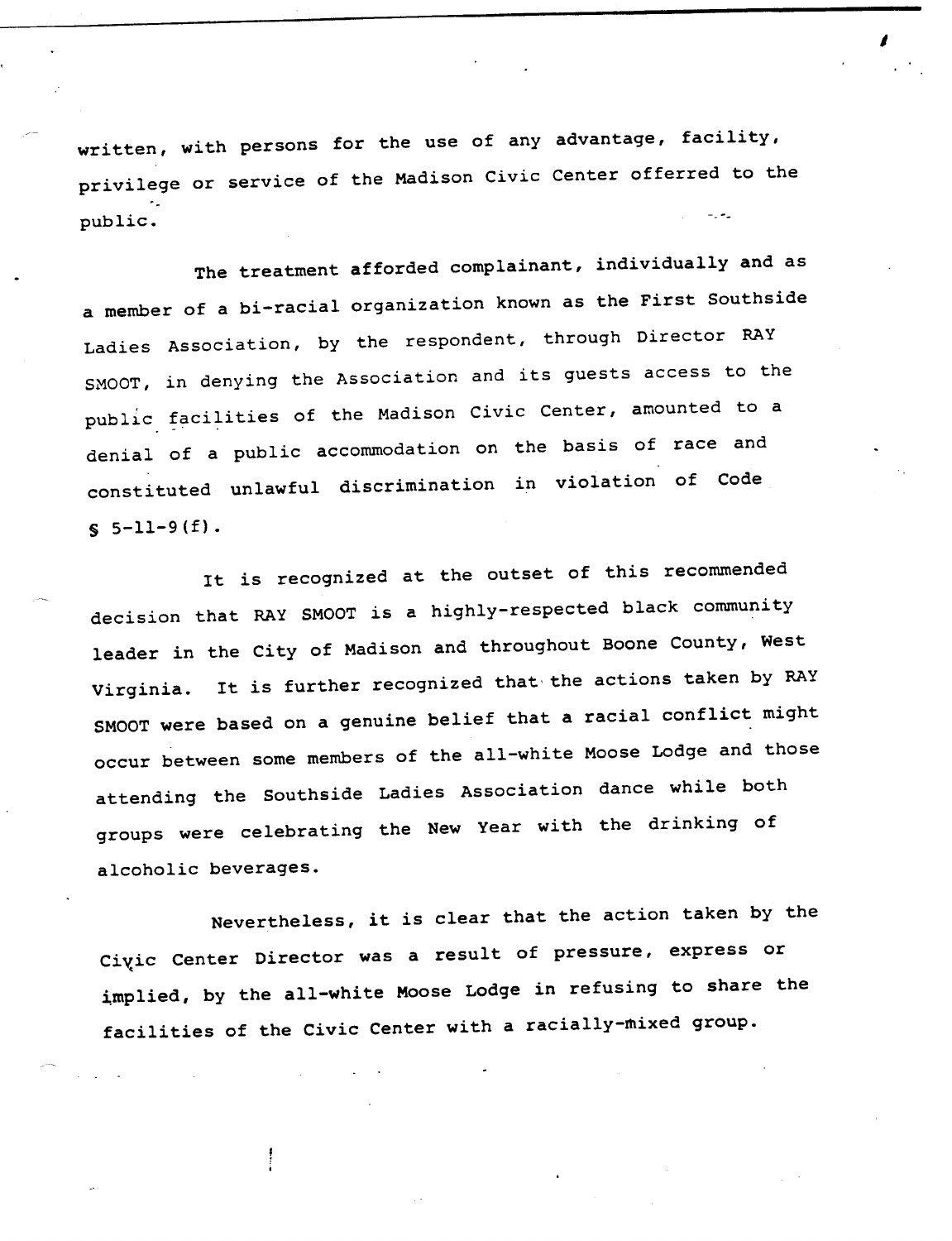The fact that discrimination occurred is clear. The question arising, however, is: can the complainant, a white female, maintain this action. A reading of the West Virginia Human Rights statute itself leads to the inescapable conclusion that PAULA PRICE can.

Chapter 5, Article 11, Section 2 of the West Virginia Code - the declaration of policy - states in part:

> It is the public policy of the State of West Virginia to provide all of its citizens equal opportunity.for employment; equal access to places of pUblic accommodations, and equal opportunity in the sale, purchase, lease,  $r$  rental and financing of housing rental and financing of housing<br>accommodations or real property. Equal accommodations or real property. opportunity in the areas of employment and public accommodations is hereby declared to be a human right or civil right of all persons without regard to race, religion, color, national original, ancestry, sex, age or blindness . . . .

The denial of these rights to properly qualified persons by reason of race, religion, color, national origin, ancestry, sex, age or blindness is contrary to the principles of freedom and equality of opportunity and is destructive to a free and democratic society.

The Amended Complaint makes it clear that the complainant is alleging that all of the members of the SouthsideLadies Association were discriminated against, as well as their guests, on the basis of race.

المستعيدية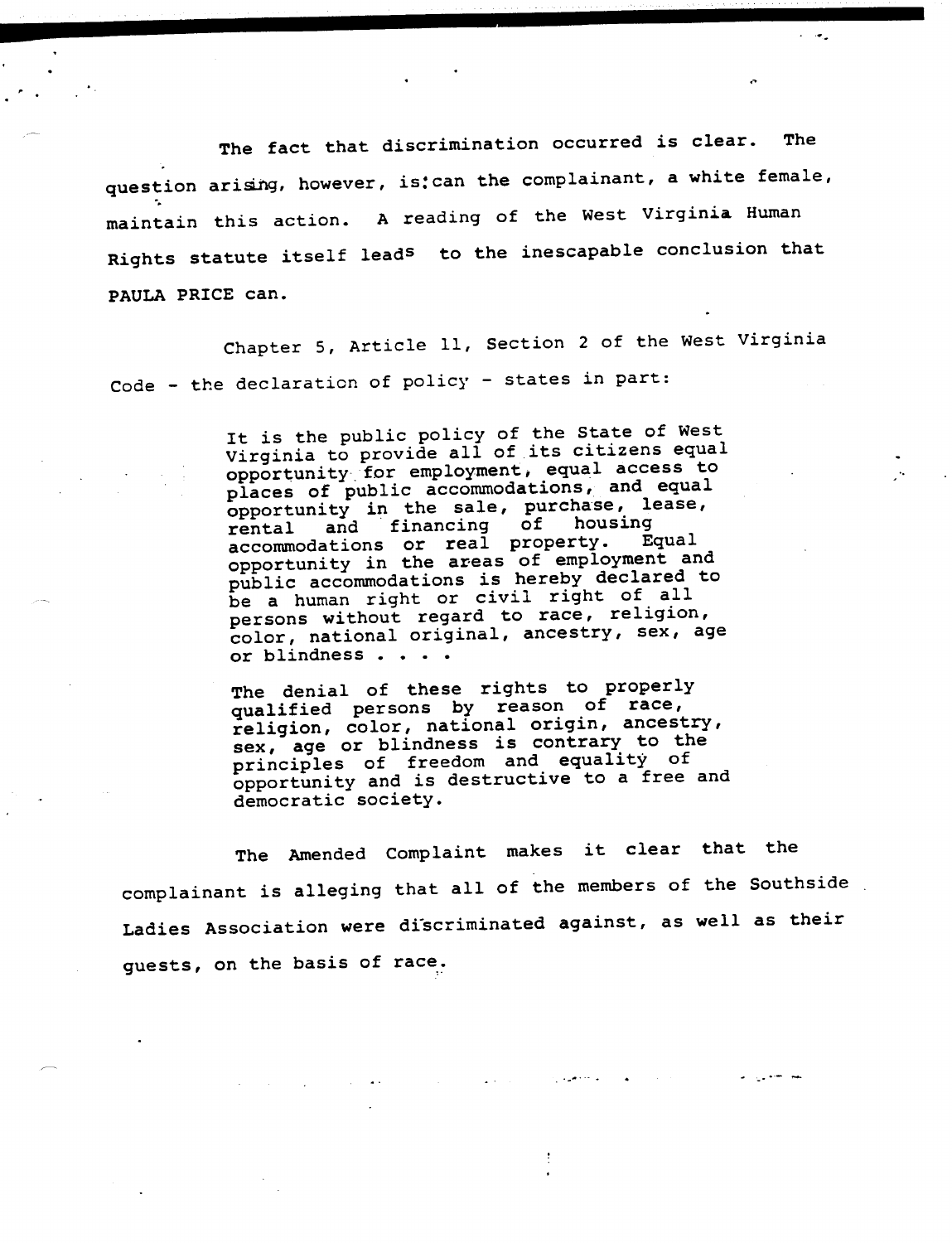Chapter 5, Article 11, Section 9(f) of the West Virginia Code defines an unlawful discriminatory practice "as the refusal, denial or withholding from any individual because of his race, either directly or indirectly, any accommodations, advantages, facilities, or privileges of a place of public accommodation".

The discrimination in this instance against complainant individually, if not direct, is certainly related to her race as a white woman married to a black man. The discrimination against the black members of the association is unquestionable.

It would be a perversion of the express declaration of State policy in the Act itself to deny complainant a remedy in this matter because she is white. An act of discrimination occurred, the complainant was one of its victims and sufferred embarrassment and humiliation as a result.

And her status,also, as a female--also a protected class, under the W.Va. Human Rights Act (W.Va.Code 5-11-1 et seq.)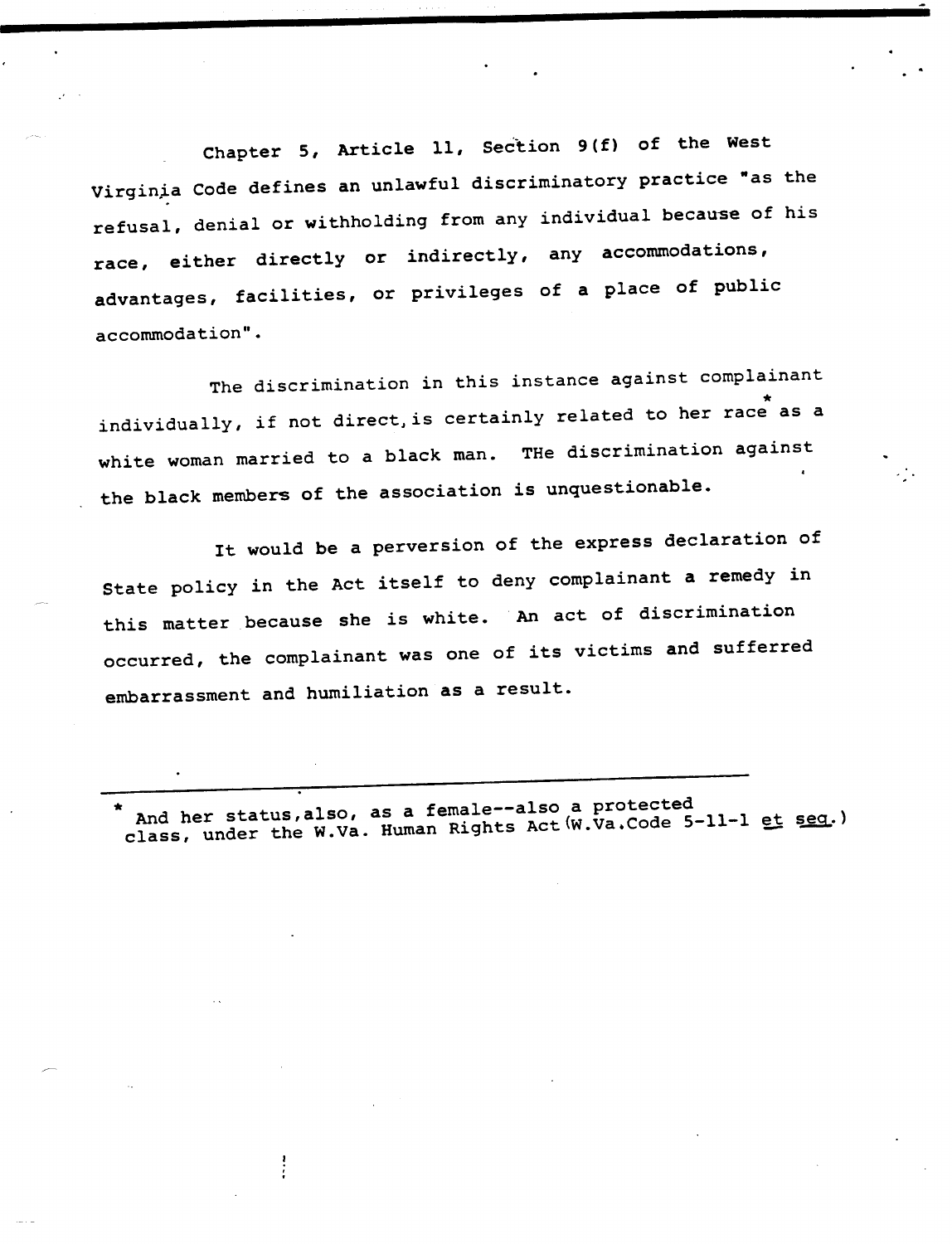#### **ACTION**

It is accordingly recommended that:

The complainant recover the sum of \$105.00 actual  $(1)$ damages on behalf of the Southside Ladies Association; and

(2) Under the authority of Chapter 5, Article 11, Section 8(h) of the West Virginia Code and the holding in State Human Rights Commission v. Pearlman Realty Agency, 161 W.Va. 1, 239 S.E.2d 145 (1977), the complainant be awarded the sum of One Thousand Dollars (\$1,000.00) from the respondent as compensatory damages to the complainant for humiliation and embarrassment she endured. as a result of the discriminatory conduct of the respondent; and

The respondent be enjoined from engaging in any  $(3)$  $\cdot$ further acts of discrimination.

GIVEN under my hand this  $\overrightarrow{AY}$  day of December, 1985.

*VlJ/il*

DAVID G. HANLON HEARING EXAMINER